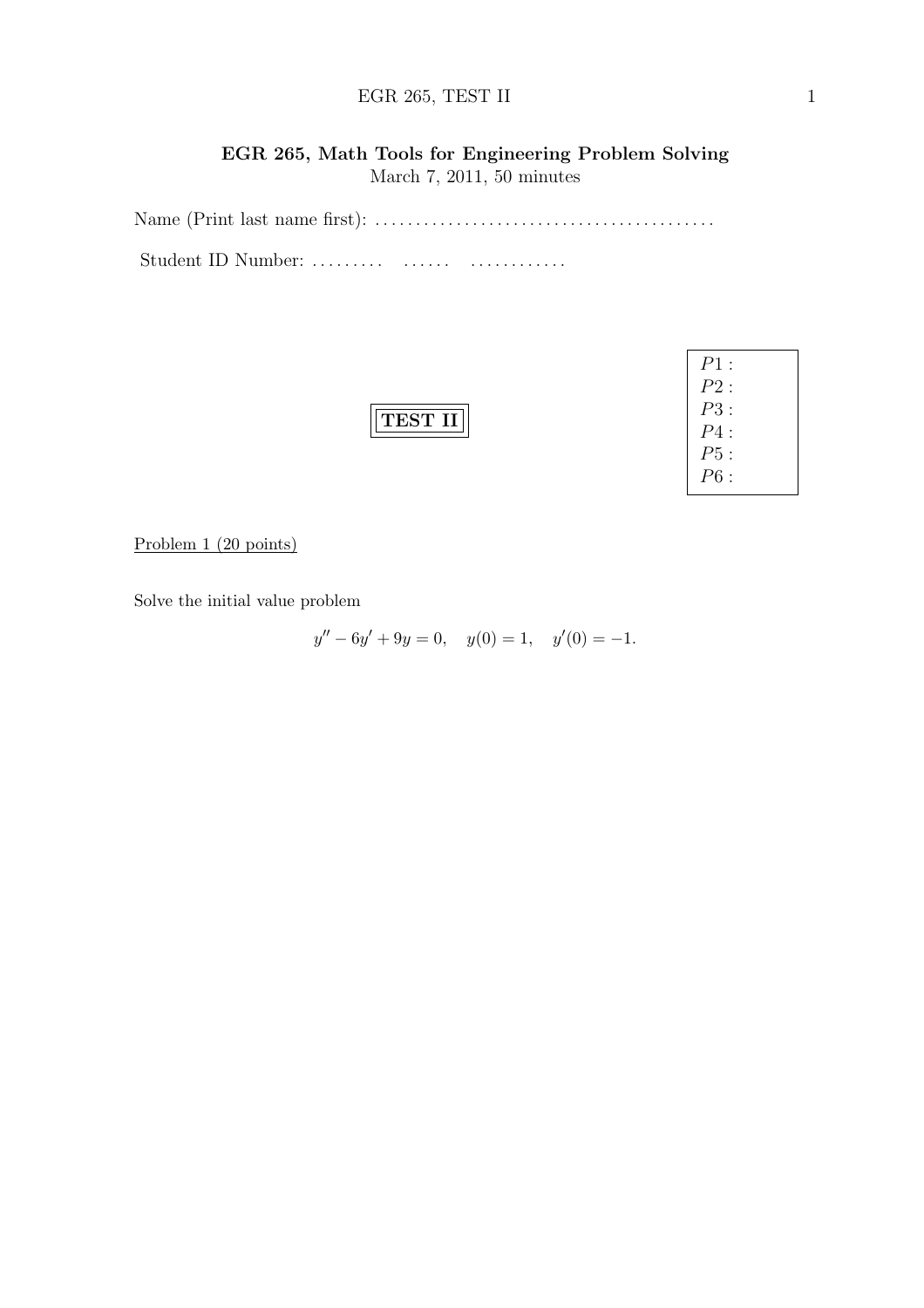## Problem 2 (20 points)

Find the general solution of

$$
y'' - 2y' + 10y = 10x + 3.
$$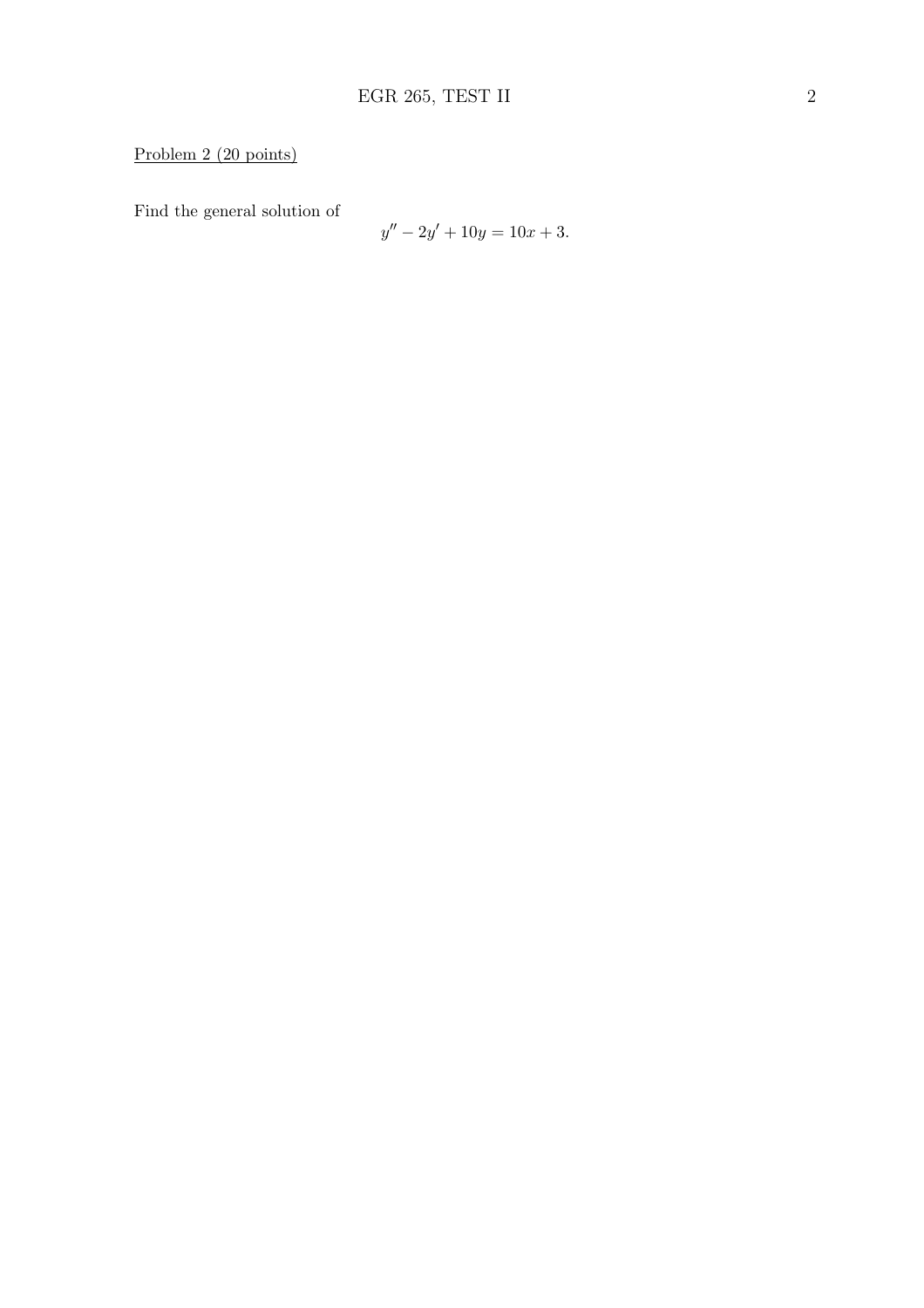## Problem 3 (20 points)

Find the general solution of

$$
y'' + 2y' - 3y = 8e^x.
$$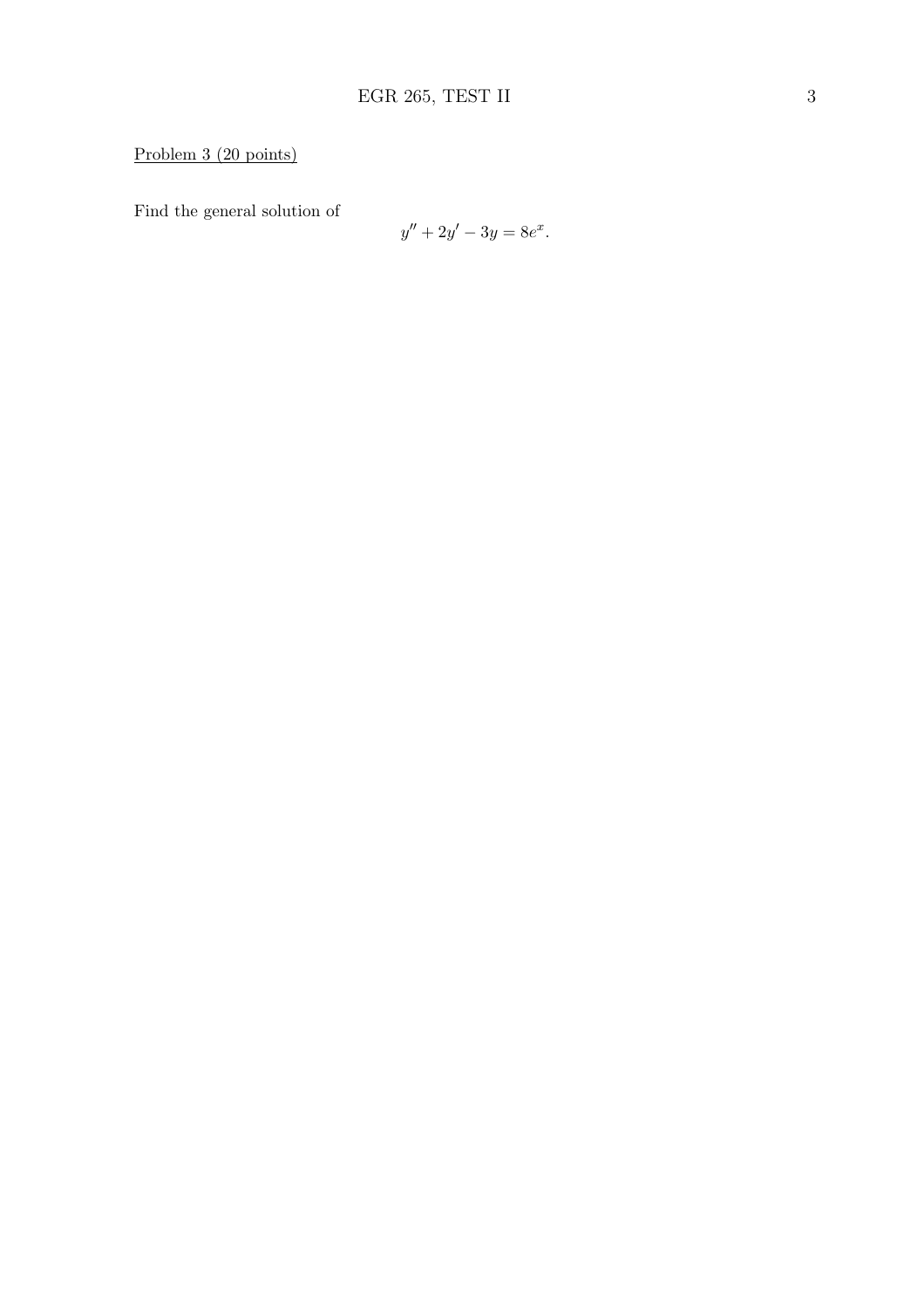### Problem 4 (20 points)

A mass of 2 kilograms stretches an undamped spring by 98 centimeters.

(a) Find the value of the spring constant  $k$ . Include the correct unit of  $k$  (using the mkssystem).

(b) Find the frequency  $\frac{\omega}{2\pi}$  of free oscillations of the spring/mass-system.

(c) Find the equation of motion if the mass is released from rest at a position 30 centimeters below the equilibrium. Assume here that the positive x-direction is oriented downwards.

(d) Find the first positive time at which the mass passes through the equilibrium position. (Note: In the example considered here, there is a simpler way to answer this than the method used in class.)